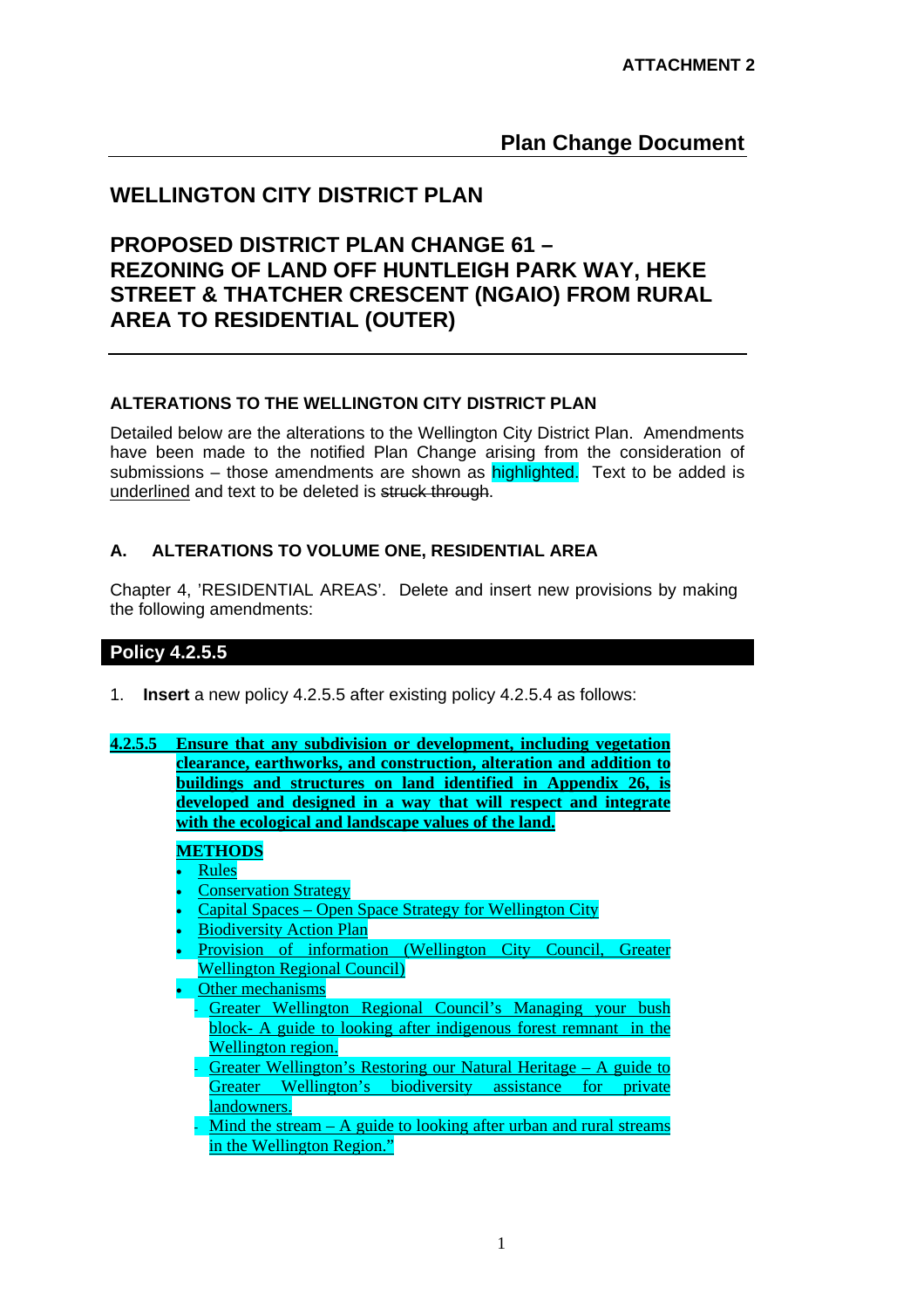*The majority of the land identified in Appendix 26 is of high landscape and ecological value. Some further limited residential development of the land is permitted provided it maintains the ecological significance and integrity of the land. This will be achieved through limiting residential development to the 'indicative residential building sites' identified in Appendix 26. Discretionary activity (unrestricted) Rule 5.4.10 requires that applicants undertake a comprehensive assessment of environmental effects.*

*Vegetation clearance exceeding 250m2 for each 'indicative residential building site' is not permitted. Some minor vegetation clearance and earthworks is permitted for maintenance purposes associated with existing houses or future houses associated with an 'indicative residential building site' (Rule 5.1.13).*

*The environmental result will be the greater protection of existing native vegetation on land identified in Appendix 26 with some tightly controlled residential development provided for on three of the five properties.*

# **B. ALTERATIONS TO VOLUME ONE, RESIDENTIAL RULES**

Chapter 5, 'RESIDENTIAL AREAS'. Delete and insert new provisions by making the following amendments:

# **Guide to Rules**

2. **Insert** the following into the table after the last reference ('Buildings, structures and other utility activities'):

| <b>Huntleigh Park</b>                                  | Rule   | $\mathbf{P}$ | DR | DU |
|--------------------------------------------------------|--------|--------------|----|----|
| Minor activities relating to existing residential uses | 5.1.13 |              |    |    |
| subject to conditions                                  |        |              |    |    |
| New dwellings and indigenous vegetation clearance      | 5.4.10 |              |    |    |

# **Schedule of Appendices**

#### 3. **Insert** reference to new Appendix 26 into the Schedule of Appendices:

| <b>Number</b> | Appendix              |
|---------------|-----------------------|
| 26            | Huntleigh Park, Ngaio |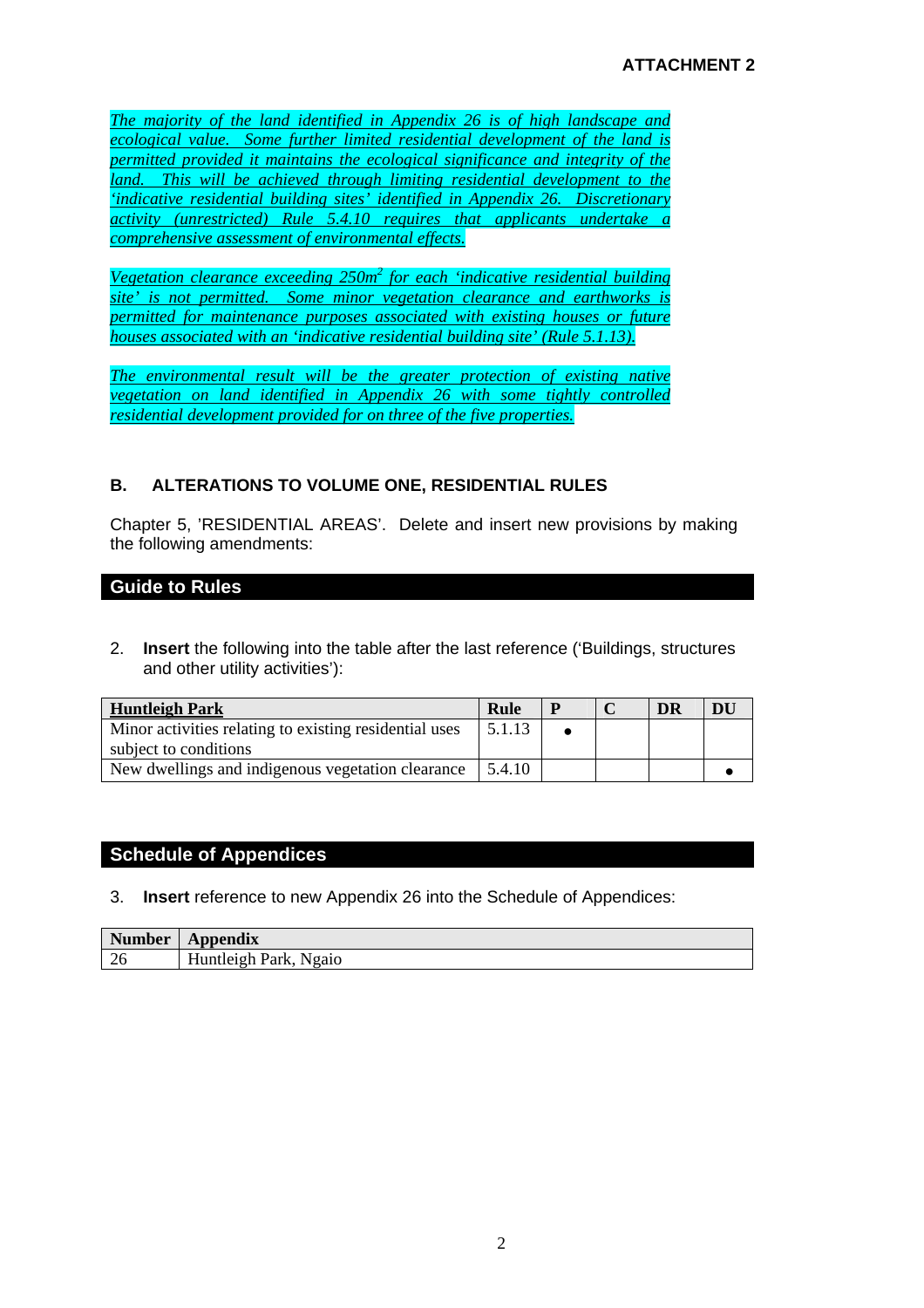#### **5.1 – Permitted Activities**

- 4. **Insert** a new permitted activity rule after Rule 5.1.12 as follows:
- **5.1.13 Within the land shown in Appendix 25 (11A Huntleigh Park**  *Refer to Rule*  **Way, 79 and 83 Heke Street, 19 and 21 Thatcher Crescent, Ngaio):**

**Any existing use or activity, and any future residential use or activity approved pursuant to Rule 5.4.10 and Appendix 26, including the alteration of, and addition to existing buildings or structures, is a permitted activity, provided it complies with the following conditions:** 

*5.4.10 for activities that require a resource consent on these properties* 

- 5.1.13.1 Compliance with Outer Residential Area rules 5.1.1, 5.1.2, 5.1.6, 5.1.8, and 5.1.10
- 5.1.13.2 Compliance with Outer Residential Area permitted activity conditions 5.1.3.2, 5.1.3.3, 5.1.3.4, 5.1.3.5, and 5.1.3.6.
- 5.1.13.3 Compliance with Rule 5.1.9 (Earthworks), except that no earthworks shall extend beyond the area **already** developed for residential purposes at the date of 8 September 2007. This 'area' shall include land occupied by the existing dwellings, driveways, paths, lawns, and outdoor areas associated with the dwelling.

Note: Any minor building works such as the enclosing of an outdoor area associated with a dwelling is a permitted activity provided it complies with the bulk and location requirements under 5.1.3.

- 5.1.13.4 The activity does not involve modification, damage, removal or destruction of indigenous vegetation totalling a maximum of more  $\frac{1}{2}$  than 100m<sup>2</sup> as of from 8 September 2007. This shall not apply to:
	- wind thrown trees, standing dead trees that have died as a result of natural causes, or vegetation that has become dangerous to human life or property as a result of natural causes.
	- The pruning around existing residential buildings or residential structures.

*This rule provides for residential additions and earthworks, associated with the existing houses. Some minor vegetation trimming and clearance is permitted to enable normal residential maintenance activities to be undertaken without then need for a resource consent. More intensive development and subdivision on this land are controlled by Rule 5.4.10.*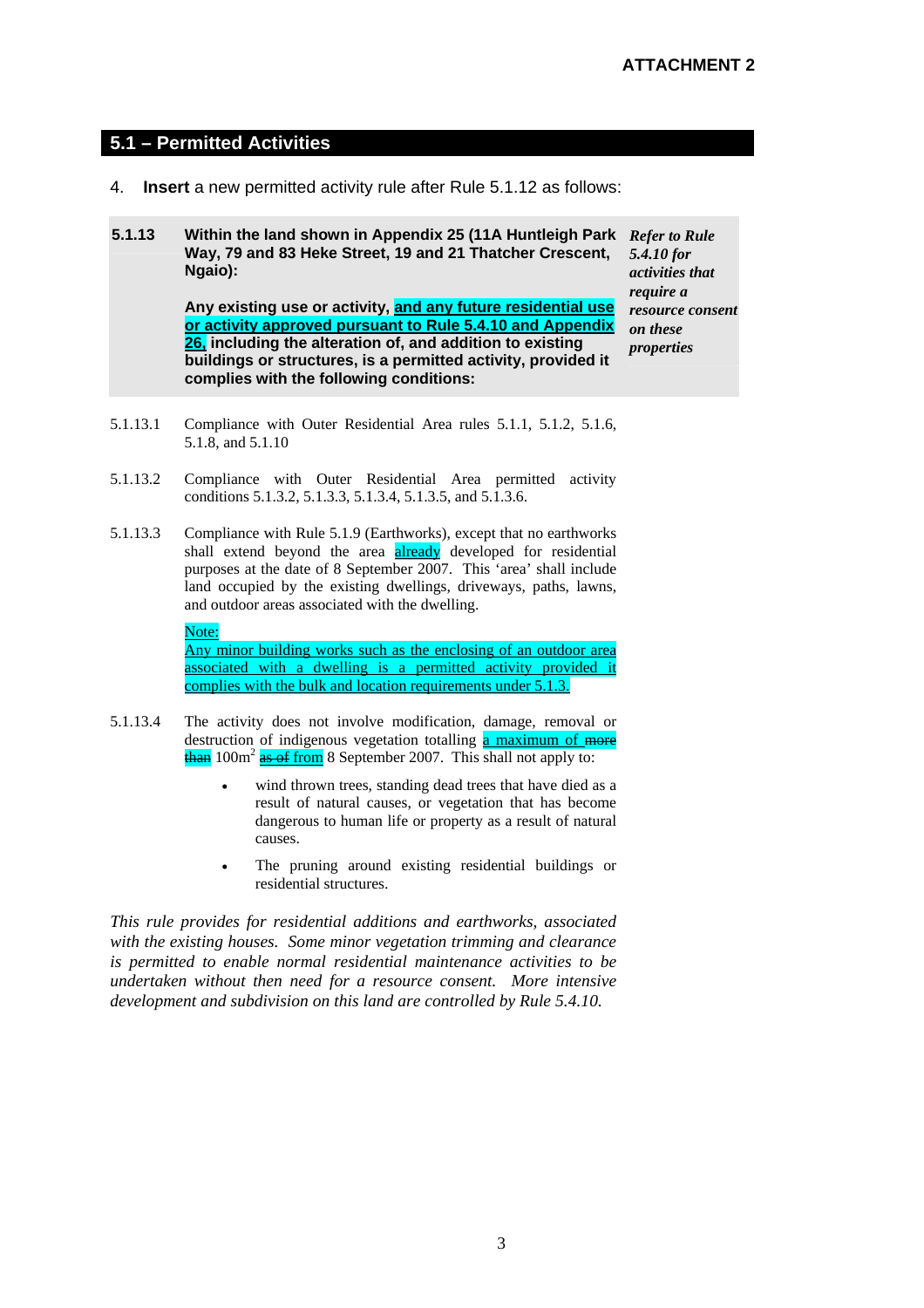#### **5.4 - Discretionary Activities (Unrestricted)**

- 5. **Insert** a new rule after Rule 5.4.9 as follows:
- **5.4.10 Within the land shown in Appendix 26 (11A Huntleigh Park Way, 79 and 83 Heke Street, 19 and 21 Thatcher Crescent, Ngaio):**

**Any subdivision, use or activity, including the construction, alteration of, and addition to buildings or structures, that is not a permitted activity, is a Discretionary Activity (Unrestricted).** 

*Appendix 26 shows where some limited residential development can occur on this land* 

#### *Standards and Terms*

- 5.4.10.1 The **erection** location of new residential buildings and residential structures and the construction of new driveways shall be restricted to in accordance with the 'indicative residential building sites' and 'indicative driveways' identified in Appendix 26. Each building site (excluding driveways) shall not exceed 250m<sup>2</sup> in area.
- 5.4.10.2 No more than  $two$  one household units shall be permitted on each of the 'indicative residential building sites' as identified in Appendix 26.
- 5.4.10.3 For areas denoted 'indicative residential building sites' in Appendix 26, an Earthworks Management Plan shall be provided in respect of any proposed subdivision, use or building development. The plan shall detail sediment control, erosion protection and construction management. The information must be consistent with the principles and guidelines in the Greater Wellington Regional Council's Small Earthworks, Erosion and Sediment Control for Small Sites (June 2006) and/or Greater Wellington's Erosion Control and Sediment Control guidelines (reprinted 2003).

*Note: For the avoidance of doubt, residential dwellings, residential structures and indigenous vegetation clearance on land not associated with the 'indicative residential building sites' and non-residential activities are not provided for by this rule (and will be assessed as a non-complying activity).*

#### *Assessment Criteria*

In determining whether to grant consent and what conditions, if any, to impose, Council will have regard to the following criteria:

- 5.4.10.4 The extent to which the development minimises the amount of vegetation removal and earthworks beyond the 'indicative residential building sites'. This should involve consideration of alternative access, earthwork and vegetation clearance options where relevant.
- 5.4.10.5 The environmental effects caused during the construction phase
- 5.4.10.6 The proposed remediation measures employed during and after completion of the works and the timeframe for giving effect to these.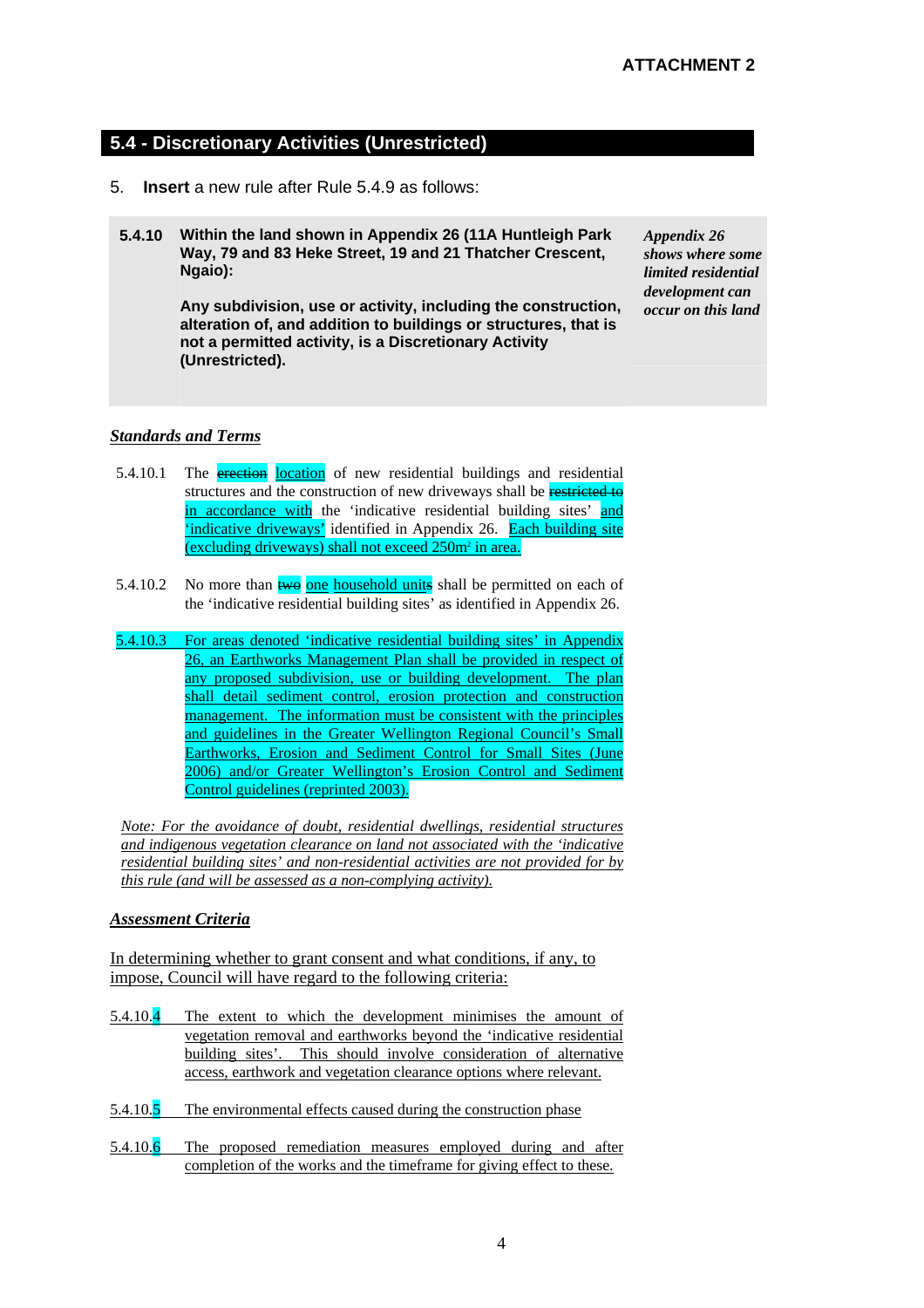- 5.4.10.7 Whether traffic, parking and site access issues are adequately addressed through the design of the proposal.
- 5.4.10.8 Whether proposed allotments and subsequent development within those allotments are capable of accommodating permitted activities in general compliance with the relevant District Plan rules.
- 5.4.10.9 The extent of compliance with the relevant parts of the Code of Practice for Land Development.
- 5.4.10.10 The requirements of section 106 of the Act.

#### *Explanation*

*These site-specific provisions reflect a number of important resource management issues associated with the land.*

*The land is contiguous with the Huntleigh Park Conservation Site (5D) Site. Assessments undertaken as part of this plan change confirm that the majority of the land is ecologically significant and that as much of the indigenous vegetation on the land should be protected as possible from inappropriate use and development.* 

*There are some opportunities for further residential development provided it is undertaken in a manner which maintains the ecological integrity of the land. These areas have been identified on a map contained in Appendix 26.* 

*Rule 5.4.10 allows no more than one household unit per 'indicative residential building site'. Careful consideration will be given to the impact of earthworks and vegetation clearance from residential development and associated driveways.*

*Vegetation clearance and development outside of the 'indicative residential building sites' and 'indicative driveways' is discouraged and will be assessed as a non-complying activity.*

(note the Appendix 26 map attached is to be included at the end of Chapter 5)

#### **Chapter 5 Appendix**

6. **Insert** the following map after the existing Appendix 25 map to Chapter 5

*(see next page)*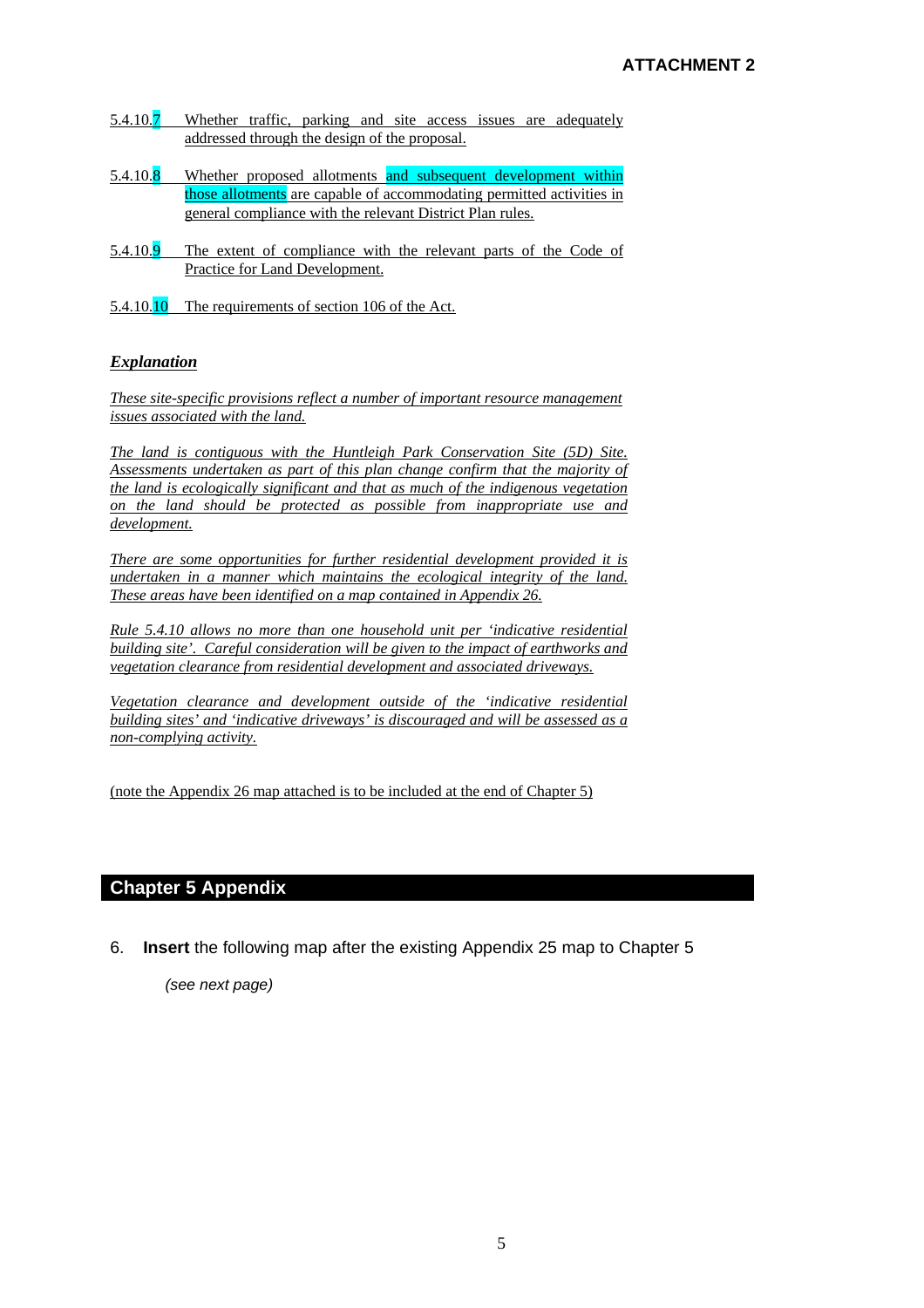# **Appendix 26. Land off Huntleigh Park Way, Heke Street, and Thatcher Crescent, Ngaio (subject to rules 5.1.13 and 5.4.10).**